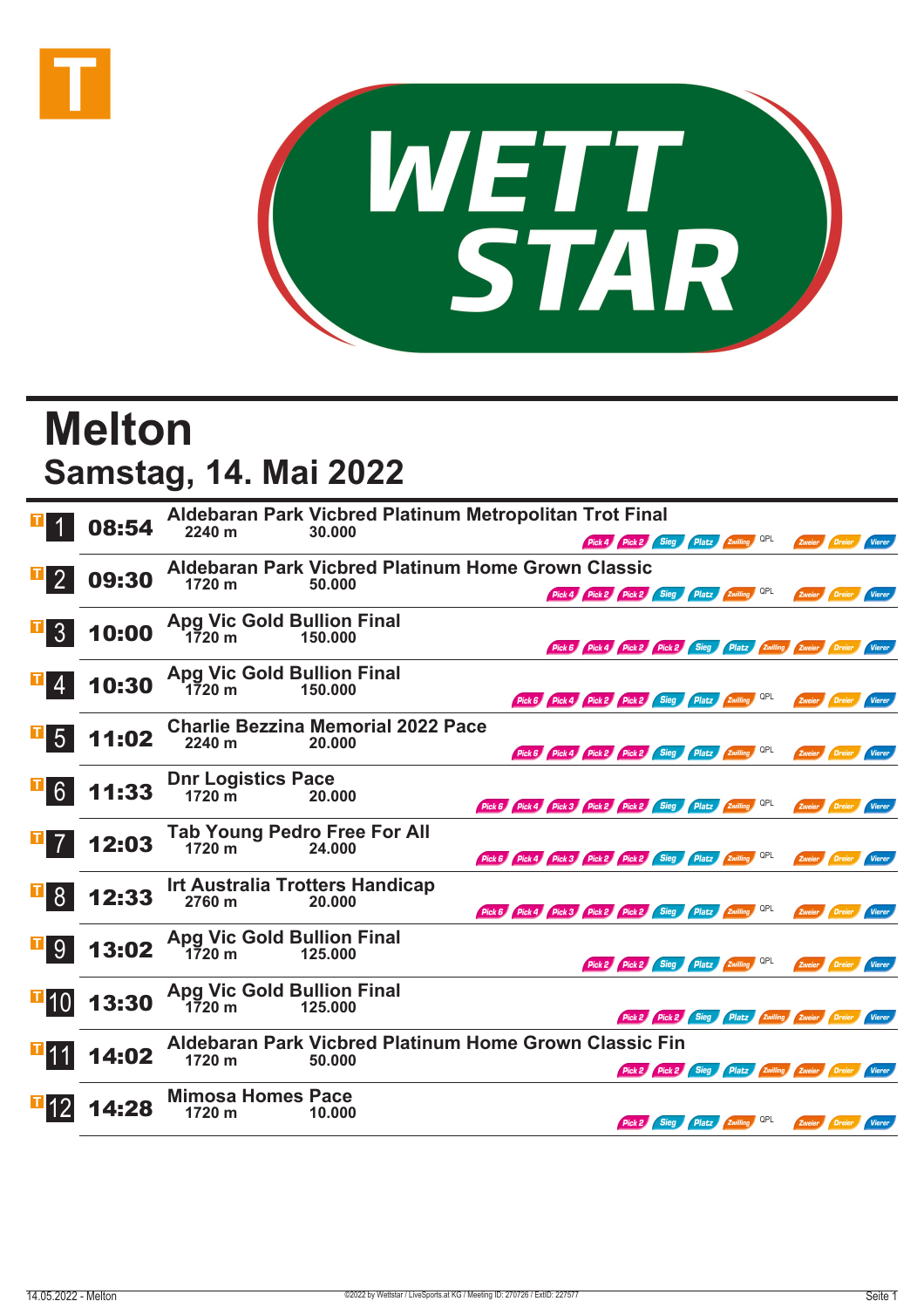| Rennen#1 |
|----------|
|----------|

| Adelle                 | 8  | Catch A Wave             | 9    | Hes Under Wraps           | 12              | Macho Maori        |    | Robbie Royale          |    |
|------------------------|----|--------------------------|------|---------------------------|-----------------|--------------------|----|------------------------|----|
| Aethon                 |    | <b>Celestial Trekker</b> | 6,12 | <b>Hide And Seek</b>      |                 | Majestical Belle   |    | Rockasaki              |    |
| Alby Two Chains        | 6  | Championne               | 10   | Huli Nien                 |                 | Major Delight      |    | Rocknroll Gronk        |    |
| Aldebaran Brooke       | 11 | Cherokee Joe             |      | Im No Outlaw              |                 | Major Major        |    | Roryville              |    |
| Aldebaran Miley        |    | Cheyella                 |      | Imperial Whiz             | 8               | Maori Franklin     |    | Shortys Mate           |    |
| Aldebaran Tess         | 8  | Chief Runningcloud       |      | <b>Itzamajor Surprise</b> | 12              | Mikipelo           |    | Sicario                |    |
| Aleppo Murphy          | 8  | Chissy                   |      | Johnthebullshark          | 3               | Mister Hunter      |    | Skadi                  |    |
| Allshookup             | 12 | Code Black               |      | Just Hope                 | 10 <sup>1</sup> | Mufasa Metro       |    | Soextra                |    |
| Always Fast            |    | Cognati                  | 11   | Keayang Blue Jeans        |                 | Musztang           |    | Staroftheshow          |    |
| Always Locksley        |    | Cool Rocking Daddy       |      | Khafaji                   |                 | Namoscar           |    | Tay Tay                |    |
| Andover Sun            |    | Denis William            |      | Khaki Nui                 |                 | Nephew Of Sonoko   |    | Teetreetommy           |    |
| Anotherbigman          | 9  | Dichotomy                | 11   | <b>Kissmelvis</b>         | h               | Nyota              |    | That Other Thing       |    |
| Art Of Sheng Li        | 12 | <b>District Attorney</b> |      | Kowalski Analysis         | 6               | One Two Many       | 6  | The Locomotive         |    |
| Avenel Eagle           |    | Eva Mateo                |      | <b>Kyvalley Anthony</b>   |                 | Orbie              | 12 | <b>Thomas Heights</b>  |    |
| Banksofthemurray       | 9  | Eye On You               |      | <b>Kyvalley Archer</b>    |                 | Our Little Jet     | 10 | Travel Bug             |    |
| Basilica               |    | <b>Final Peace</b>       | 12   | <b>Kyvalley Clichy</b>    |                 | Ozzie Playboy      |    | <b>Ultimate Stride</b> |    |
| Belleza                |    | Firerockfireroll         |      | Kyvalley Finn             |                 | Paradise Valley    |    | Valerie Lane           |    |
| <b>Brandlo Prince</b>  |    | Flash Jimmy              |      | Lanning                   |                 | Petillante         | 10 | Vincenzina             | 12 |
| <b>Bulletproof Boy</b> |    | Fynn Frost               |      | Larvotto Beach            | 10              | Playing Up         | 10 | Whirlwind Wilbur       |    |
| <b>Bullion Girl</b>    |    | Garshaway                | 1,8  | Lightning Dan             | 9               | Pray Tell          | 6  | Will He Reign          |    |
| C K Spur               | 8  | Golden Sunset            |      | Lochinvar Jag             |                 | Racing Time        |    | Would You Mind         |    |
| Captain Confetti       | 5  | <b>Heavenly Sign</b>     | 10   | Love Ina Chevy            |                 | <b>Rick Reilly</b> | 5  | Yankee Gold            |    |
|                        |    |                          |      |                           |                 |                    |    |                        |    |

## **WANN STARTET IHR JOCKEY / FAHRER...**

|                | 5                | A A Ainsworth    |                        | A M Ashwood             | 6,8         |
|----------------|------------------|------------------|------------------------|-------------------------|-------------|
| A M Butt       | 1,2.9            | A M Conroy       |                        | <b>Bailey Mcdonough</b> |             |
| C A Alford     | 2,3,4,5,7,8,9,10 | C D Svanosio     | 1,4,11                 | C J Maggs               |             |
| D A Murphy     | 12               | D K Douglas      | 1,6,11                 | D W Wilson              | 1,3         |
| E Brosnan      | 6,12             | E J Tormey       | 5,6,7,9                | Ellen Rixon             |             |
| G A Craven     |                  | G R Sugars       | 2,4,5,6,7,8,9,10,11,12 | J Breen                 |             |
| J D Justice    | 2,3,7,8          | J I Dickie       | 3.4                    | J J Caldow              | 1,2,8,11,12 |
| J L Duggan     | 11               | J N Quinlan      | 9,10                   | J P Lee                 | 4,10        |
| Jack Laugher   | 1,3,5,6,7        | James Herbertson |                        | Jordan Leedham          | 5,6,12      |
| K E Manning    | 6,8,11           | K M Gath         | 2,8,9,10,12            | L E Crossland           | 5,8,12      |
| L J Justice l  |                  | M I Stanley      |                        | M J Craven              | 4,6,8,9,12  |
| M R Pitt       | 2,4,5,7,9,10     | M W Haves        |                        | Michelle Phillips       | 6,12        |
| N R Jack       | 2,3,4,6,9,10     | R K Bartley      |                        | R L Burnett             |             |
| Ryan Sanderson | 1.7.8.12         | S L Ewen         |                        | S M Walker              |             |
| Tayla French   |                  |                  |                        |                         |             |

## **WANN STARTET IHR TRAINER...**

| A P Gath<br><b>B A Lilley</b><br>C J Slater<br>D J Mullan<br>E Brosnan, R J Brosnan<br>J Breen<br>J Nicholson<br>L E Crossland<br>M I Stanley<br>N Purdon<br>R M Hryhorec<br>S M Walker, A D Walker<br>Vince Dicocco | 2,9,12<br>1, 2, 7, 8<br>6,12<br>1,5,8,10<br>3,4 | A Spiteri<br>B W Ainsworth, A A Ainsworth 1<br>C Romanidis<br>D Jack<br>E J Stewart<br>J D Justice<br>J W Nissen<br>L J Justice<br>M J Craven<br>P G Manning<br>R W Jack<br>S T Kittel<br>W R Potter | 4,5,7,9,10<br>2,3,7,8<br>4,6,8,9,12<br>6.11<br>6,10<br>12<br>2,6,12 | Alex Ashwood<br>C A Alford<br>C W Lang<br>D L Marshall<br>G F Douglas<br>J M Mcnaulty<br>Jess Tubbs<br>Luke Tabone<br>M R S Barby<br>R A Graham<br>Rodney Lakey<br>T Caruana | 6,8<br>6,8,11<br>1,5,6,7<br>1.8<br>5.6.11.12<br>3.9 | Amanda Grieve<br>C D Svanosio<br>D A Murphy<br>D R Wilson<br>G F Webster<br>J M Torney<br>K E Manning<br>M A Caldow<br>M W Haves<br>R L Burnett<br>S L Ewen<br>V A Vallelonga | 1,4,11<br>12<br>3,5<br>1,12<br>12 |
|----------------------------------------------------------------------------------------------------------------------------------------------------------------------------------------------------------------------|-------------------------------------------------|------------------------------------------------------------------------------------------------------------------------------------------------------------------------------------------------------|---------------------------------------------------------------------|------------------------------------------------------------------------------------------------------------------------------------------------------------------------------|-----------------------------------------------------|-------------------------------------------------------------------------------------------------------------------------------------------------------------------------------|-----------------------------------|
|----------------------------------------------------------------------------------------------------------------------------------------------------------------------------------------------------------------------|-------------------------------------------------|------------------------------------------------------------------------------------------------------------------------------------------------------------------------------------------------------|---------------------------------------------------------------------|------------------------------------------------------------------------------------------------------------------------------------------------------------------------------|-----------------------------------------------------|-------------------------------------------------------------------------------------------------------------------------------------------------------------------------------|-----------------------------------|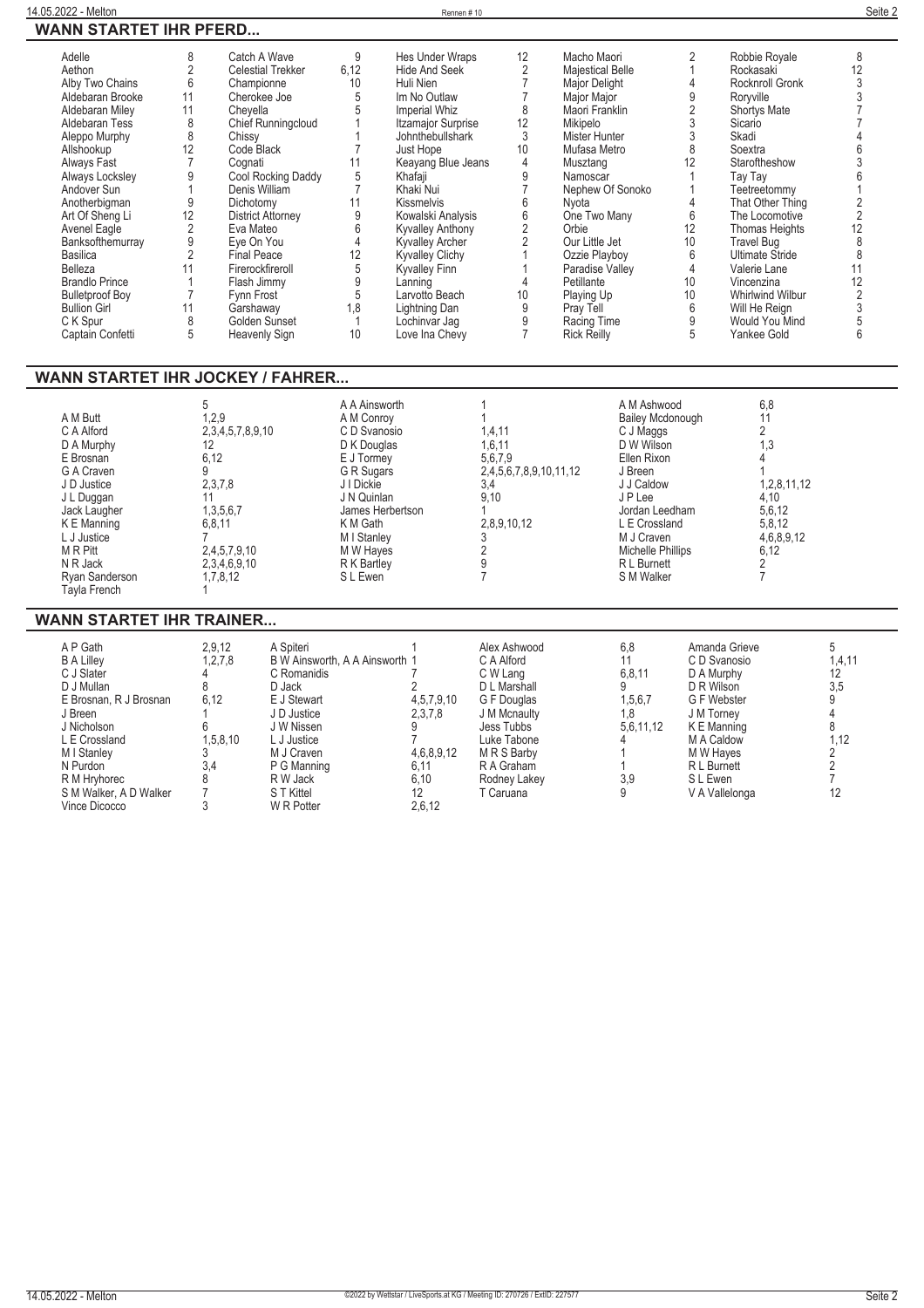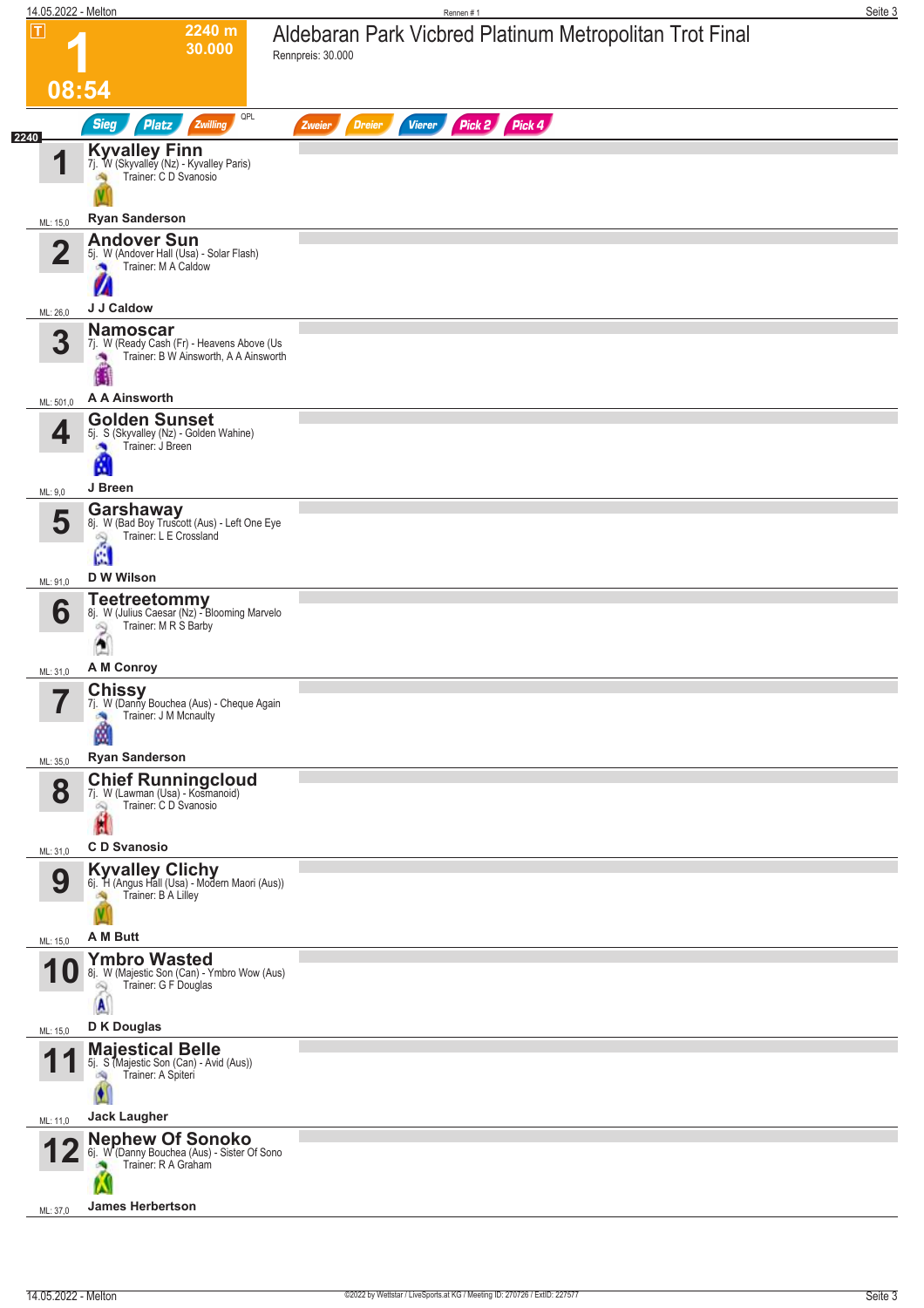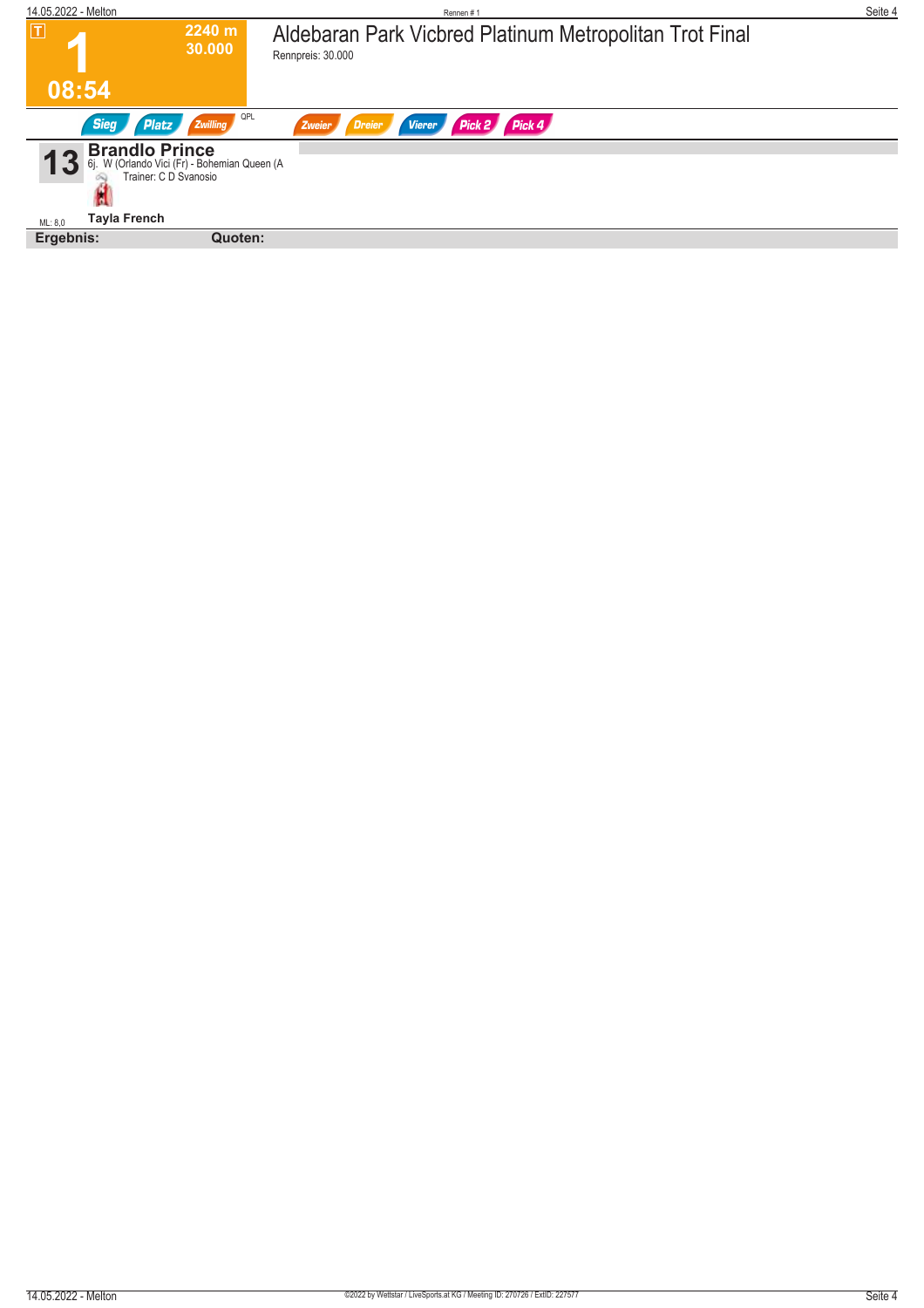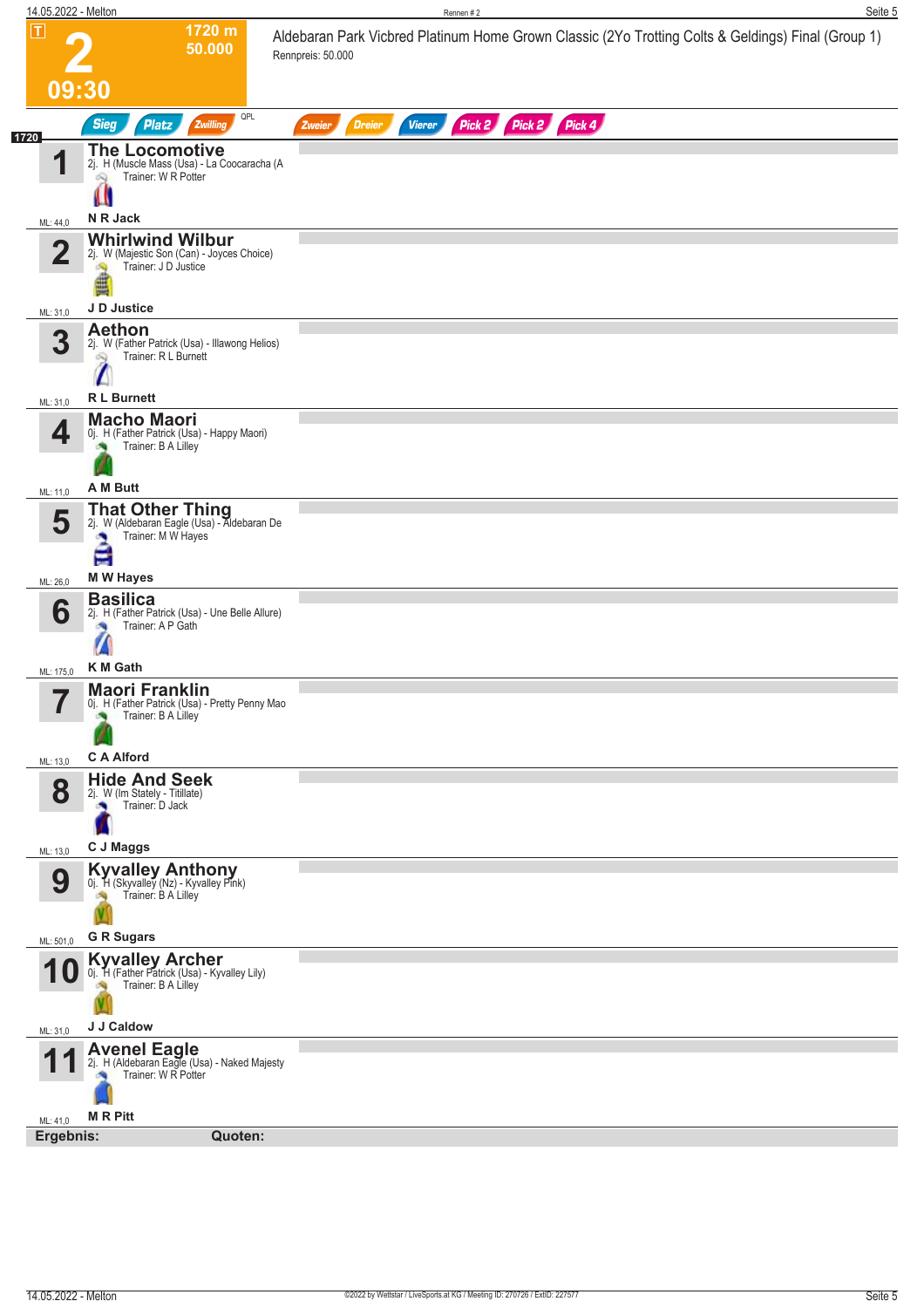| 14.05.2022 - Melton     |                                                                                                         | Rennen #3                                                     | Seite 6 |
|-------------------------|---------------------------------------------------------------------------------------------------------|---------------------------------------------------------------|---------|
| $\overline{\mathbf{L}}$ | 1720 m<br>150.000                                                                                       | Apg Vic Gold Bullion Final<br>Rennpreis: 150.000              |         |
|                         | 10:00                                                                                                   |                                                               |         |
| 1720                    | <b>Sieg</b><br><b>Platz</b><br>Zwilling<br>Zweier                                                       | <b>Dreier</b><br>Pick 2 Pick 2 Pick 4 Pick 6<br><b>Vierer</b> |         |
| А                       | <b>Rocknroll Gronk</b><br>2j. W (A Rocknroll Dance (Usa) - Artful Lombo<br>Trainer: M I Stanley<br>×    |                                                               |         |
| ML: 6,0                 | <b>MI Stanley</b>                                                                                       |                                                               |         |
| 2                       | <b>Staroftheshow</b><br>2j. H (Vincent - De Lovely Rose (Nz))<br>Trainer: N Purdon                      |                                                               |         |
| ML: 11,0                | <b>C A Alford</b>                                                                                       |                                                               |         |
| 3                       | <b>Will He Reign</b><br>2j. H (Sweet Lou (Usa) - Without Guile)<br>Trainer: D R Wilson                  |                                                               |         |
| ML: 35,0                | <b>D W Wilson</b>                                                                                       |                                                               |         |
| 4                       | <b>Roryville</b><br>2j. W (Auntsville (Usa) - Suenos Dulces)<br>Trainer: Rodney Lakey                   |                                                               |         |
| ML: 44,0                | N R Jack                                                                                                |                                                               |         |
| 5                       | <b>Johnthebullshark</b><br>2j. H (Lennytheshark - Kerry Sheffield (Aus))<br>Trainer: J D Justice<br>is. |                                                               |         |
| ML: 31,0                | J D Justice                                                                                             |                                                               |         |
| 6                       | <b>Mikipelo</b><br>2j. W (Always B Miki (Usa) - My Tupelo Hone<br>Trainer: N Purdon                     |                                                               |         |
| ML: 41,0                | J I Dickie                                                                                              |                                                               |         |
|                         | <b>Mister Hunter</b><br>2j. H (Huntsville (Usa) - Moremi Miss)<br>Trainer: Vince Dicocco<br>漁           |                                                               |         |
| ML: 26,0                | <b>Jack Laugher</b>                                                                                     |                                                               |         |
| Ergebnis:               | Quoten:                                                                                                 |                                                               |         |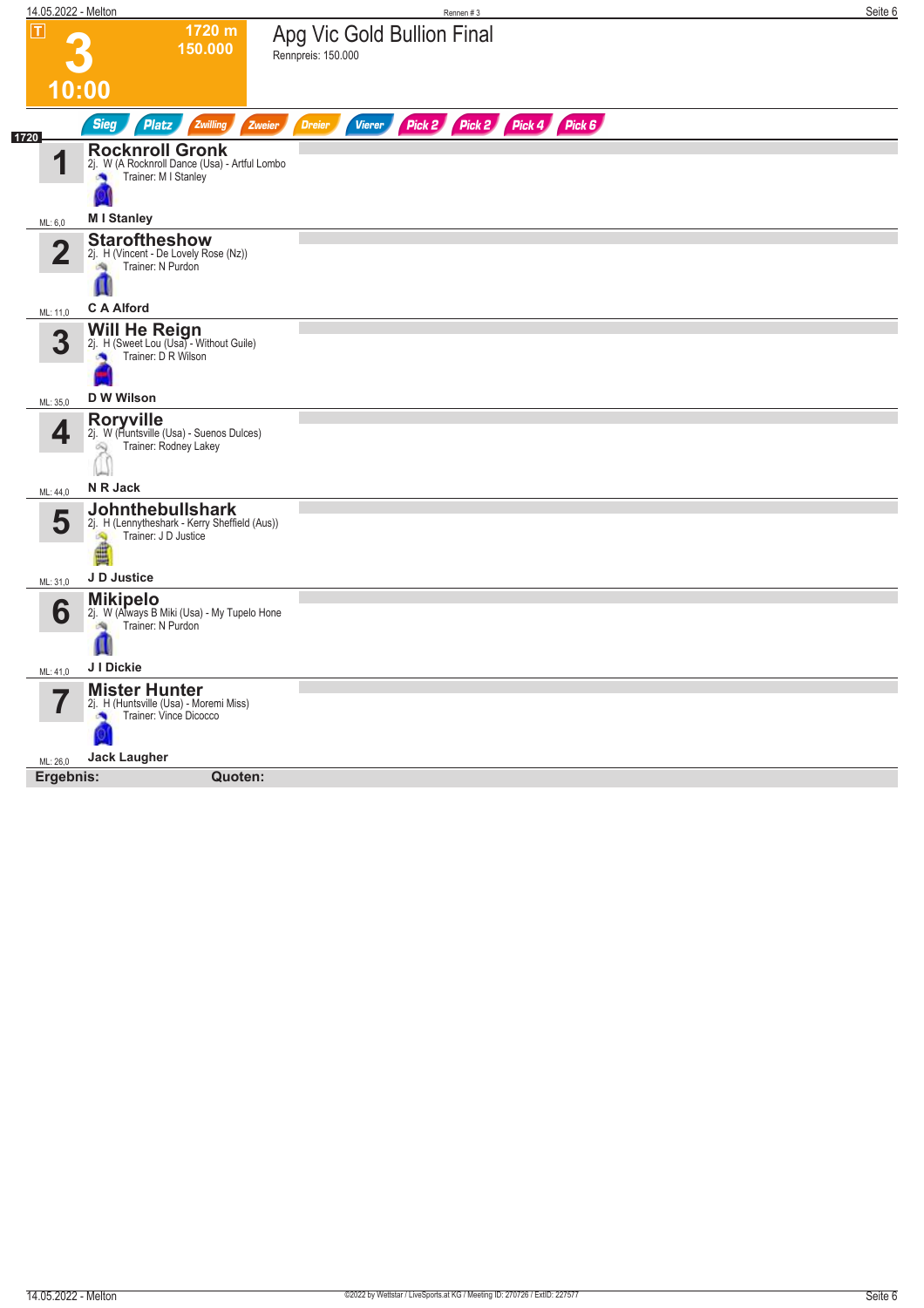| 14.05.2022 - Melton           |                                                                                              | Rennen#4                                                                       | Seite 7 |
|-------------------------------|----------------------------------------------------------------------------------------------|--------------------------------------------------------------------------------|---------|
| $\boxed{\text{T}}$            | 1720 m<br>150.000                                                                            | Apg Vic Gold Bullion Final<br>Rennpreis: 150.000                               |         |
|                               | 10:30                                                                                        |                                                                                |         |
| 1720                          | QPL<br><b>Sieg</b><br>Zwilling<br><b>Platz</b>                                               | Pick 2 Pick 2 Pick 4 Pick 6<br><b>Dreier</b><br><b>Vierer</b><br><b>Zweier</b> |         |
| 4                             | <b>Eye On You</b><br>2j. S (Vincent - Golden Valour)<br>Trainer: M J Craven                  |                                                                                |         |
|                               | M J Craven                                                                                   |                                                                                |         |
| ML: 41,0                      | <b>Major Delight</b><br>2j. S (Bettors Delight (Usa) - Lady Euthenia)                        |                                                                                |         |
| $\mathbf 2$                   | Trainer: E J Stewart                                                                         |                                                                                |         |
| ML: 175,0                     | <b>MRPitt</b>                                                                                |                                                                                |         |
| 3                             | Paradise Valley<br>2j. S (Sweet Lou (Usa) - Rock Setter)<br>Trainer: C D Svanosio<br>Q<br>Ĥ  |                                                                                |         |
| ML: 13,0                      | <b>CD</b> Svanosio                                                                           |                                                                                |         |
| 4                             | <b>Skadi</b><br>2j. S (Huntsville (Usa) - Halcyon Franco (Nz))<br>Trainer: J M Torney        |                                                                                |         |
|                               |                                                                                              |                                                                                |         |
| ML: 41,0                      | <b>G R Sugars</b>                                                                            |                                                                                |         |
| 5                             | <b>Ynobe Dakota</b><br>2j. S (American Ideal (Usa) - Indigenous (Aus)<br>Trainer: C J Slater |                                                                                |         |
| ML: 19,0                      | <b>Ellen Rixon</b>                                                                           |                                                                                |         |
| 6                             | <b>Yareckon Im Sweet</b><br>2j. S (Sweet Lou (Usa) - Rock Two Times)<br>Trainer: Luke Tabone |                                                                                |         |
| ML: 31,0                      | <b>C A Alford</b>                                                                            |                                                                                |         |
| $\overline{\phantom{a}}$<br>ı | <b>Nyota</b><br>2j. S (Always B Miki (Usa) - Tamara Hall (Usa<br>Trainer: N Purdon           |                                                                                |         |
| ML: 26,0                      | J I Dickie                                                                                   |                                                                                |         |
| 8                             | Keayang Blue Jeans<br>2j. S (Sweet Lou (Usa) - The Heat Is On)<br>Trainer: E J Stewart       |                                                                                |         |
| ML: 27,0                      | J P Lee                                                                                      |                                                                                |         |
| 9                             | Lanning<br>2j. S (Captaintreacherous (Usa) - Trojan Fire)<br>Trainer: J M Torney<br>×        |                                                                                |         |
| ML: 91,0                      | N R Jack                                                                                     |                                                                                |         |
| Ergebnis:                     | Quoten:                                                                                      |                                                                                |         |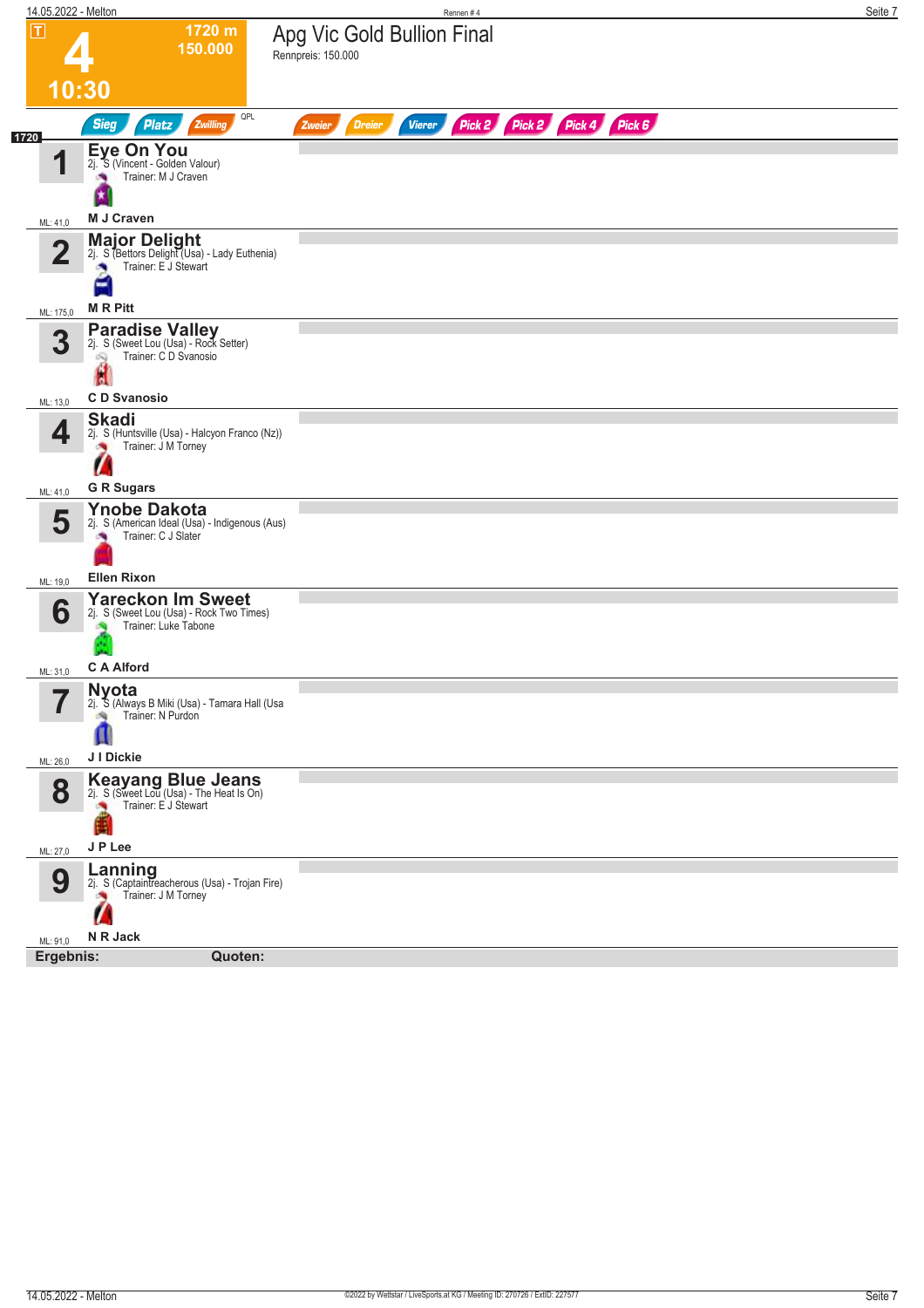| 14.05.2022 - Melton |                                                                                                                        | Rennen#5                                                                | Seite 8 |
|---------------------|------------------------------------------------------------------------------------------------------------------------|-------------------------------------------------------------------------|---------|
| $\boxed{\text{T}}$  | 2240 m<br>20.000                                                                                                       | <b>Charlie Bezzina Memorial 2022 Pace</b><br>Rennpreis: 20.000          |         |
|                     | 11:02                                                                                                                  |                                                                         |         |
| 2240                | QPL<br><b>Sieg</b><br>Zwilling<br><b>Platz</b>                                                                         | Pick 2 Pick 2 Pick 4 Pick 6<br><b>Dreier</b><br><b>Vierer</b><br>Zweier |         |
| И                   | <b>Cheyella</b><br>4j. S (Heston Blue Chip (Usa) - Chiquita Brom<br>Trainer: L E Crossland<br>$\hat{\mathbb{Z}}$<br>ß. |                                                                         |         |
| ML: 26,0            | L E Crossland                                                                                                          |                                                                         |         |
| $\overline{2}$      | Rick Reilly<br>5j. W (Sportswriter (Usa) - Shard's Fantasy (N<br>Trainer: G F Douglas<br>69<br>A                       |                                                                         |         |
| ML: 20,0            | E J Tormey                                                                                                             |                                                                         |         |
| 3                   | <b>Cool Rocking Daddy</b><br>5j. W (A Rocknroll Dance (Usa) - Shake It Ma<br>Trainer: D R Wilson                       |                                                                         |         |
| ML: 41,0            |                                                                                                                        |                                                                         |         |
| 4                   | Firerockfireroll<br>5j. H (Courage Under Fire (Nz) - Rocknrolla (<br>Trainer: E J Stewart<br>н                         |                                                                         |         |
| ML: 3,0             | <b>MRPitt</b>                                                                                                          |                                                                         |         |
| 5                   | <b>Fynn Frost</b><br>7j. W (Always A Virgin (Usa) - Cool Frost (Nz)<br>Trainer: Amanda Grieve<br><b>C A Alford</b>     |                                                                         |         |
| ML: 31,0            | <b>Cherokee Joe</b>                                                                                                    |                                                                         |         |
| 6                   | 4j. W (For A Reason (Aus) - Regaltive (Aus))<br>Trainer: Jess Tubbs                                                    |                                                                         |         |
| ML: 85,0            | <b>G R Sugars</b>                                                                                                      |                                                                         |         |
| 7                   | <b>Would You Mind</b><br>5j. W (Auckland Reactor (Nz) - Monicas Reve<br>Trainer: G F Douglas<br>2                      |                                                                         |         |
| ML: 19,0            | Jordan Leedham                                                                                                         |                                                                         |         |
| 8                   | <b>Captain Confetti</b><br>4j. W (Sweet Lou (Usa) - Abby Story (Nz))<br>Trainer: G F Douglas<br>闳<br>A                 |                                                                         |         |
| ML: 48,0            | <b>Jack Laugher</b>                                                                                                    |                                                                         |         |
|                     | Ergebnis:<br>Quoten:                                                                                                   |                                                                         |         |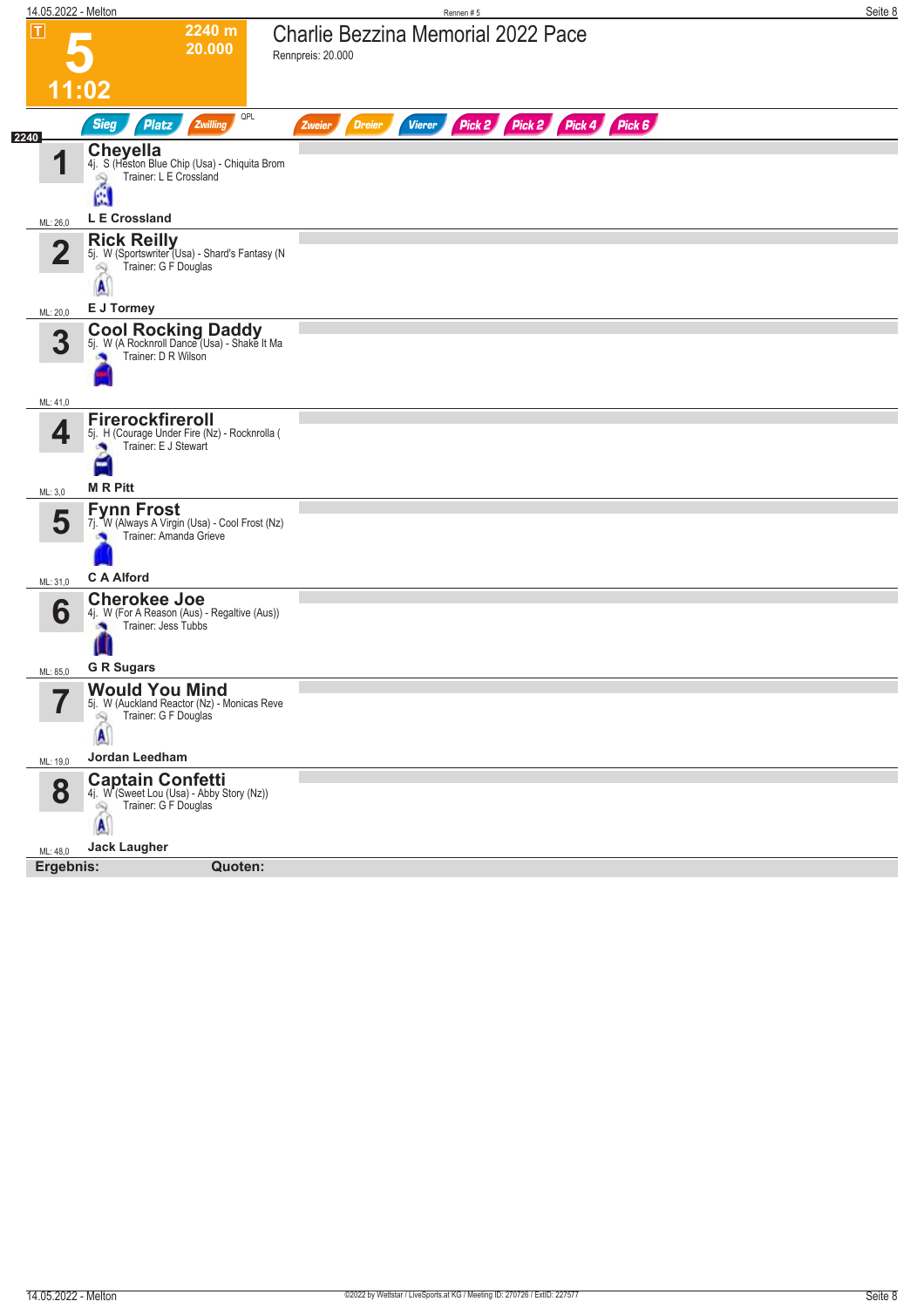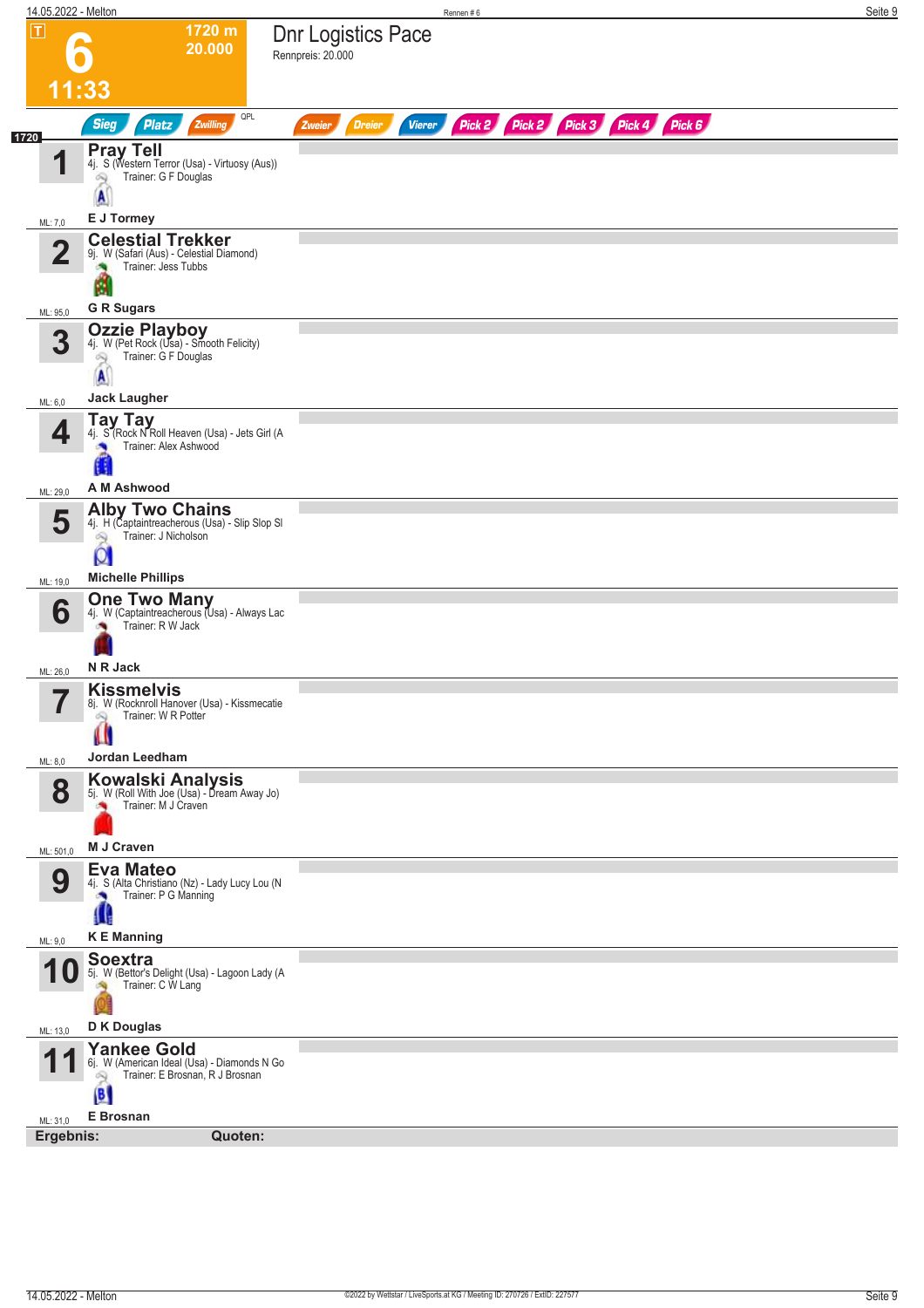| 14.05.2022 - Melton     |                                                                                                                           | Rennen #7                                                                      | Seite 10 |
|-------------------------|---------------------------------------------------------------------------------------------------------------------------|--------------------------------------------------------------------------------|----------|
| $\boxed{\text{T}}$      | 1720 m<br>24.000                                                                                                          | Tab Young Pedro Free For All<br>Rennpreis: 24.000                              |          |
| 12:03                   |                                                                                                                           |                                                                                |          |
| 1720                    | QPL<br><b>Sieg</b><br><b>Platz</b><br>Zwilling                                                                            | Pick 2 Pick 2 Pick 3 Pick 4 Pick 6<br><b>Dreier</b><br><b>Vierer</b><br>Zweier |          |
| И                       | <b>Khaki Nui</b><br>6j. W (Big Jim (Usa) - Nui Thi Vai (Nz))<br>Trainer: G F Douglas<br>4<br>A                            |                                                                                |          |
| ML: 8,0                 | E J Tormey                                                                                                                |                                                                                |          |
| $\overline{\mathbf{2}}$ | <b>Denis William</b><br>5j. W (Art Major (Usa) - Getya Wings Out)<br>Trainer: S M Walker, A D Walker<br>29<br>$\hat{\Xi}$ |                                                                                |          |
| ML: 85,0                | <b>S M Walker</b>                                                                                                         |                                                                                |          |
| 3                       | Love Ina Chevy<br>10j. W (Jeremes Jet (Usa) - Chevyover (Nz))<br>Trainer: L J Justice                                     |                                                                                |          |
| ML: 26,0                | L J Justice                                                                                                               |                                                                                |          |
| 4                       | <b>Code Black</b><br>9j. W (Bettor's Delight (Usa) - Christian Watch<br>Trainer: C Romanidis<br>Ш                         |                                                                                |          |
| ML: 19,0                | <b>G R Sugars</b>                                                                                                         |                                                                                |          |
| 5                       | <b>Sicario</b><br>7j. W (Somebeachsomewhere (Usa) - Bettort<br>Trainer: B A Lilley                                        |                                                                                |          |
| ML: 7,0                 | <b>C A Alford</b>                                                                                                         |                                                                                |          |
| 6                       | Im No Outlaw<br>6j. W (Bettor's Delight (Usa) - Ideal Pocket (N<br>Trainer: G F Douglas<br>Q                              |                                                                                |          |
| ML: 11,0                | <b>Ryan Sanderson</b>                                                                                                     |                                                                                |          |
| 7<br>ı                  | Always Fast<br>6j. H (Always A Virgin (Usa) - All The Magic (<br>Trainer: E J Stewart<br>×                                |                                                                                |          |
| ML: 31,0                | <b>MRPitt</b>                                                                                                             |                                                                                |          |
| 8                       | <b>Huli Nien</b><br>6j. W (Rock N Roll Heaven (Usa) - Soho Can<br>Trainer: J D Justice<br>ê                               |                                                                                |          |
| ML: 6,0                 | J D Justice                                                                                                               |                                                                                |          |
| 9                       | <b>Shortys Mate</b><br>9j. W (Art Major (Usa) - Shortys Girl (Nz))<br>Trainer: G F Douglas<br>A                           |                                                                                |          |
| ML: 48,0                | <b>Jack Laugher</b>                                                                                                       |                                                                                |          |
| 1 U                     | <b>Bulletproof Boy</b><br>7j. W (Art Official (Can) - My Riviera Girl (Nz))<br>Trainer: S L Ewen                          |                                                                                |          |
| ML: 44,0                | S L Ewen<br>Quoten:                                                                                                       |                                                                                |          |
| Ergebnis:               |                                                                                                                           |                                                                                |          |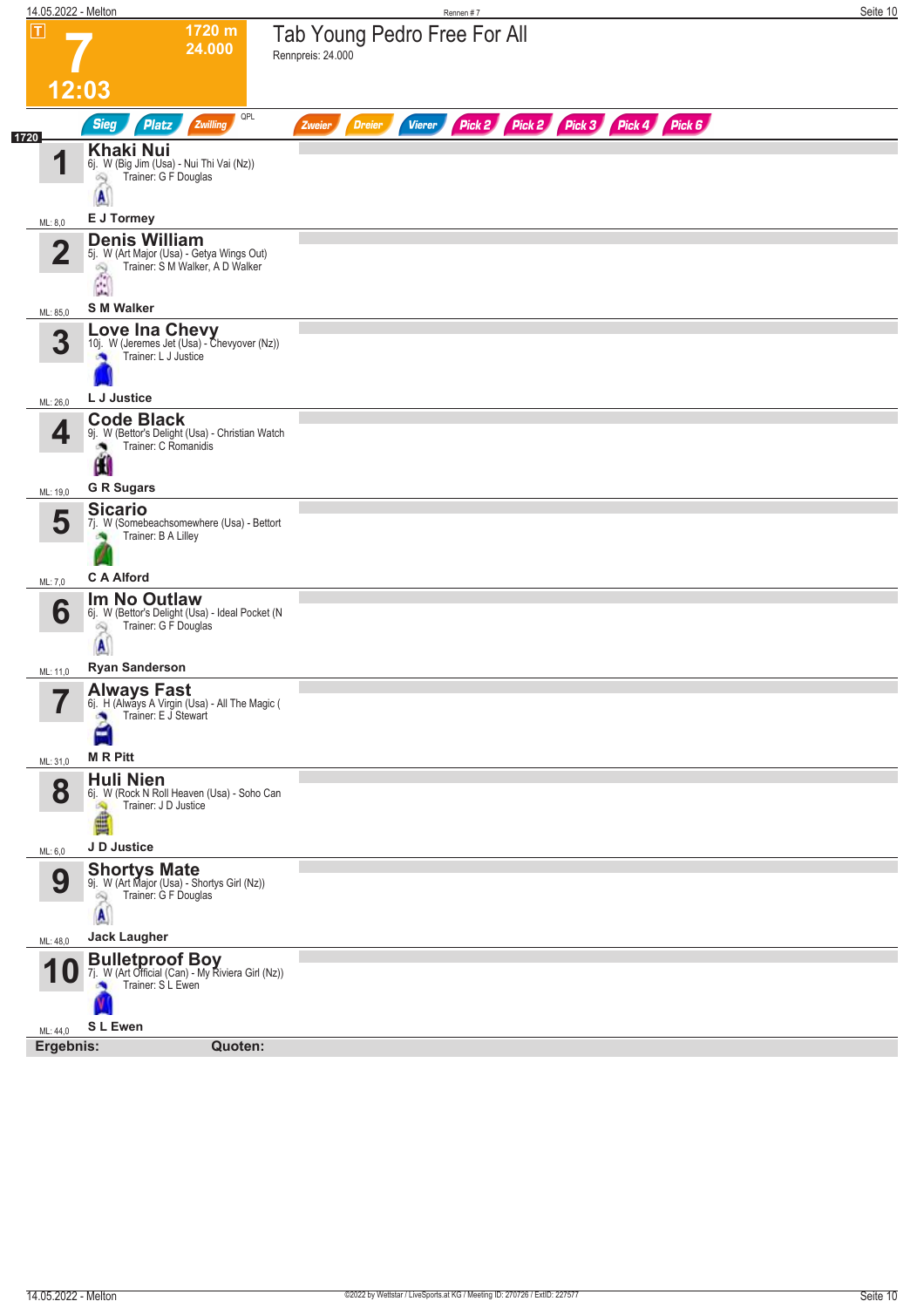| 14.05.2022 - Melton                 |                                                                                                              | Rennen#8                                                                       | Seite 11 |
|-------------------------------------|--------------------------------------------------------------------------------------------------------------|--------------------------------------------------------------------------------|----------|
| $ \mathbf{T} $                      | 2760 m<br>20.000                                                                                             | Irt Australia Trotters Handicap<br>Rennpreis: 20.000                           |          |
| 12:33                               |                                                                                                              |                                                                                |          |
| 2760                                | QPL<br><b>Sieg</b><br>Zwilling<br>Platz                                                                      | Pick 2 Pick 2 Pick 3 Pick 4 Pick 6<br><b>Dreier</b><br><b>Vierer</b><br>Zweier |          |
| 1                                   | <b>Garshaway</b><br>8j. W (Bad Boy Truscott (Aus) - Left One Eye<br>Trainer: L E Crossland<br>Å              |                                                                                |          |
| ML: 501,0                           | L E Crossland                                                                                                |                                                                                |          |
| $\overline{2}$                      | <b>Travel Bug</b><br>6j. W (Dream Vacation (Usa) - Tricia Powell (<br>Trainer: J M Mcnaulty<br>ø             |                                                                                |          |
| ML: 26,0                            | <b>Ryan Sanderson</b><br><b>Ultimate Stride</b>                                                              |                                                                                |          |
| 3                                   | 5j. H (Love You (Fr) - One Over Kenny (Nz))<br>Trainer: C W Lang<br>сų                                       |                                                                                |          |
| ML: 55,0                            | <b>G R Sugars</b>                                                                                            |                                                                                |          |
| 4                                   | <b>Imperial Whiz</b><br>7j. W (Imperial Count (Can) - Stargo Whiz (Nz<br>Trainer: D J Mullan                 |                                                                                |          |
| ML: 31,0                            | J J Caldow                                                                                                   |                                                                                |          |
| 5                                   | Aleppo Murphy<br>9j. W (Sundon (Usa) - Insulated (Aus))<br>Trainer: Alex Ashwood<br>×<br>O                   |                                                                                |          |
| ML: 19,0                            | A M Ashwood                                                                                                  |                                                                                |          |
| 6                                   | <b>Aldebaran Tess</b><br>5j. S (Muscle Hill (Usa) - Solar Powered (Nz))<br>Trainer: M J Craven<br>M J Craven |                                                                                |          |
| ML: 11,0<br>$\overline{\mathbf{z}}$ |                                                                                                              |                                                                                |          |
| П                                   | Robbie Royale<br>8j. W (Raffaello Ambrosio (Usa) - Castle Roya<br>Trainer: B A Lilley                        |                                                                                |          |
| ML: 15,0                            | <b>C A Alford</b>                                                                                            |                                                                                |          |
| 8                                   | <b>Mufasa Metro</b><br>4j. W (Father Patrick (Usa) - Paris Metro (Nz))<br>Trainer: J D Justice<br>Ą<br>ê     |                                                                                |          |
| ML: 24,0                            | J D Justice                                                                                                  |                                                                                |          |
| 9                                   | <b>Adelle</b><br>6j. S (Orlando Vici (Fr) - Scusi Boyz (Nz))<br>Trainer: K E Manning<br>×                    |                                                                                |          |
| ML: 48,0                            | <b>KE</b> Manning<br><b>CK Spur</b>                                                                          |                                                                                |          |
| 1 U                                 | 8j. W (Pegasus Spur (Can) - Jazmin Alicia (N<br>Trainer: R M Hryhorec<br>49<br>K M Gath                      |                                                                                |          |
| ML: 85,0<br>Ergebnis:               | Quoten:                                                                                                      |                                                                                |          |
|                                     |                                                                                                              |                                                                                |          |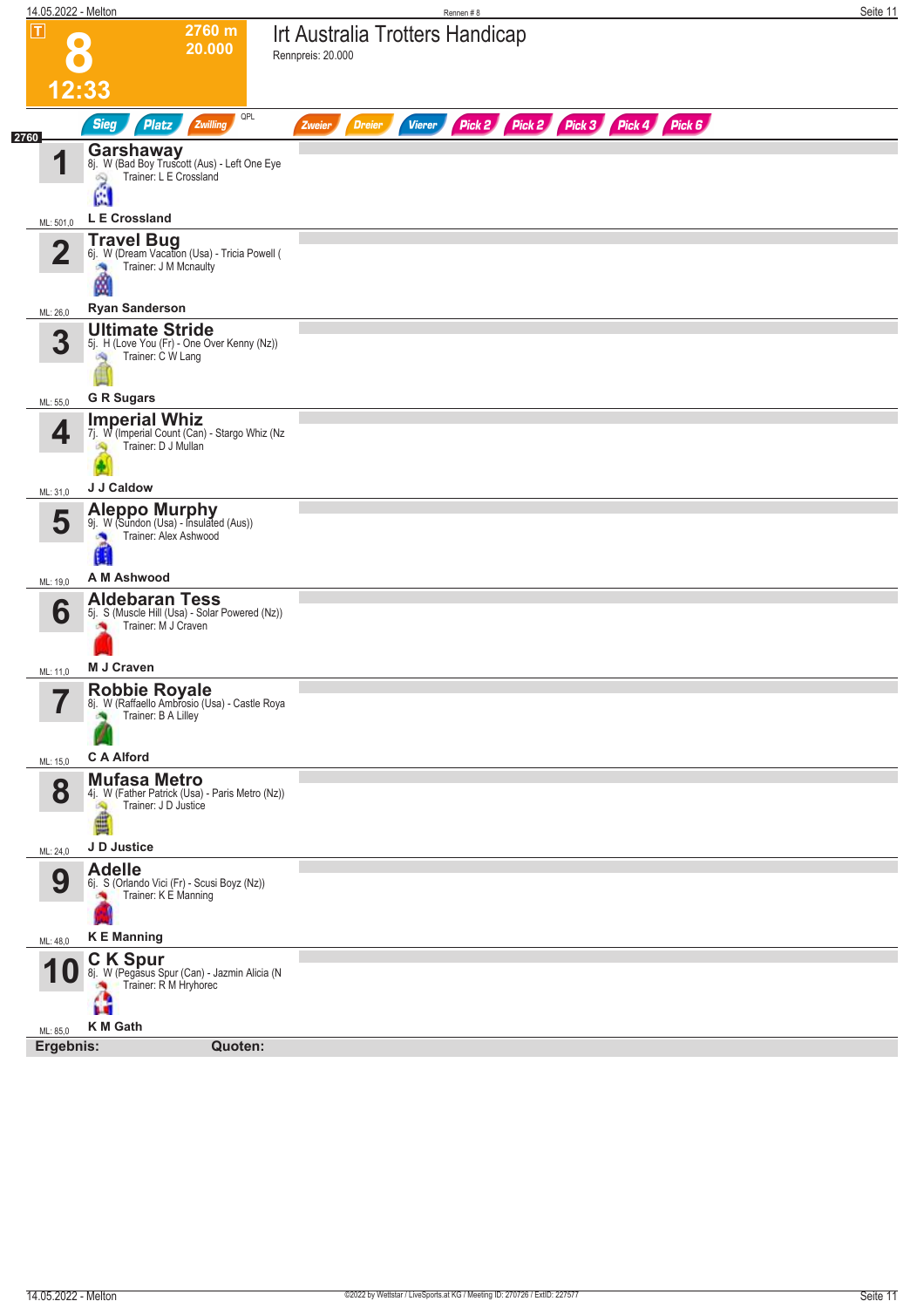![](_page_11_Figure_0.jpeg)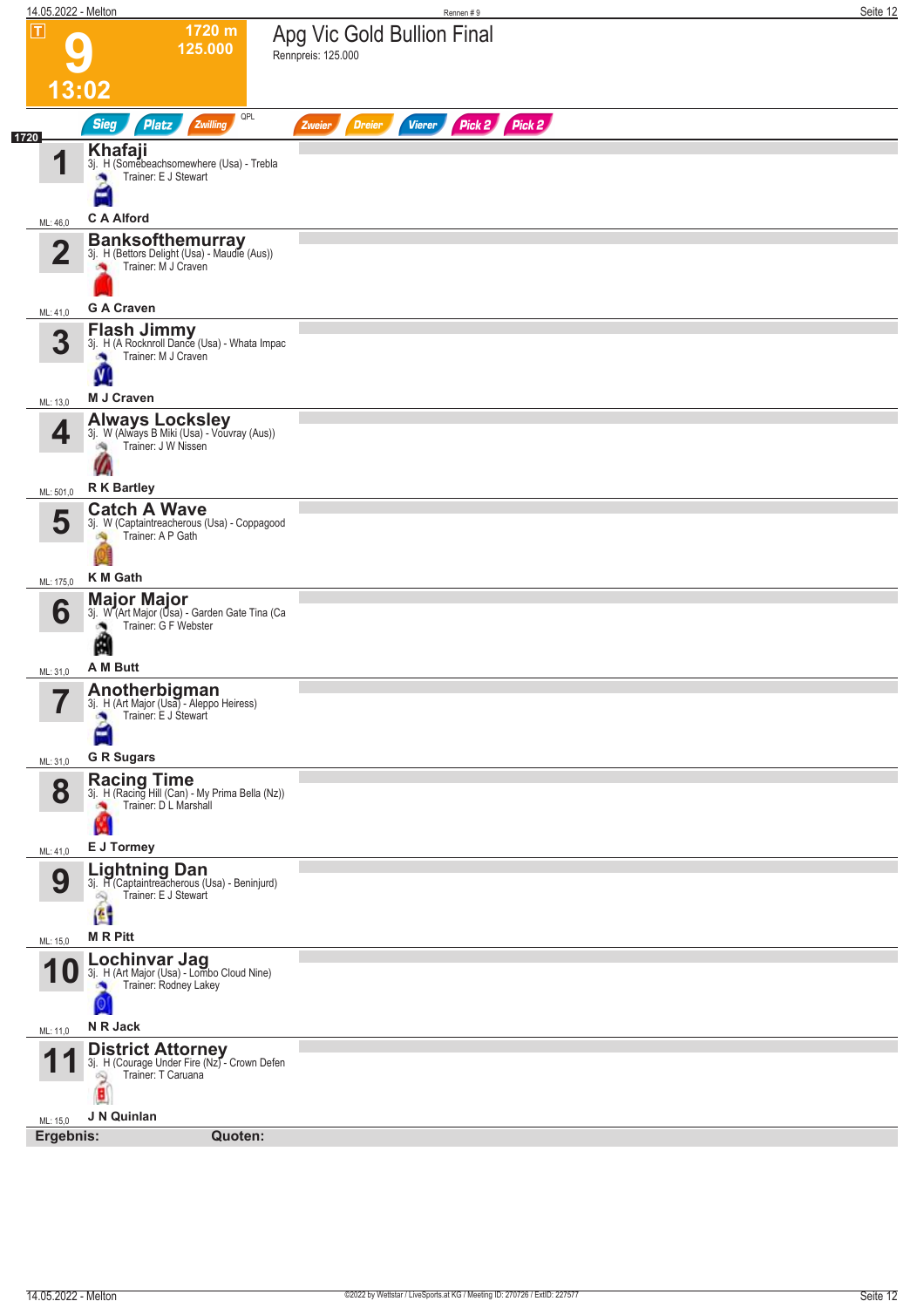| 14.05.2022 - Melton |                                                                                                          | Rennen #10                                       | Seite 13 |
|---------------------|----------------------------------------------------------------------------------------------------------|--------------------------------------------------|----------|
| П                   | 1720 m<br>125.000                                                                                        | Apg Vic Gold Bullion Final<br>Rennpreis: 125.000 |          |
|                     | <u> 13:30</u>                                                                                            |                                                  |          |
| 1720                | <b>Sieg</b><br><b>Platz</b><br>Zwilling<br>Zweier                                                        | Pick 2 Pick 2<br><b>Dreier</b><br><b>Vierer</b>  |          |
| 4                   | <b>Just Hope</b><br>3j. S (Bettors Delight (Usa) - Queen Of Pop (A<br>Trainer: R W Jack                  |                                                  |          |
| ML: 175,0           | N R Jack                                                                                                 |                                                  |          |
| $\overline{2}$      | Championne<br>3j. S (Sweet Lou (Usa) - Miss Mini Lombo (Au<br>Trainer: L E Crossland                     |                                                  |          |
| ML: 91,0            | <b>C A Alford</b>                                                                                        |                                                  |          |
| 3                   | <b>Playing Up</b><br>3j. S (Captaintreacherous (Usa) - Our Petite S<br>Trainer: E J Stewart<br>×<br>E    |                                                  |          |
| ML: 35,0            | <b>G R Sugars</b>                                                                                        |                                                  |          |
| 4                   | <b>Larvotto Beach</b><br>3j. S (Somebeachsomewhere (Usa) - Lierre N<br>Trainer: E J Stewart<br>a.        |                                                  |          |
| ML: 31,0            | <b>K</b> M Gath                                                                                          |                                                  |          |
| 5                   | <b>Heavenly Sign</b><br>3j. S (Bettors Delight (Usa) - Heavens Trend (<br>Trainer: E J Stewart<br>۸      |                                                  |          |
| ML: 31,0            | J N Quinlan                                                                                              |                                                  |          |
| 6                   | <b>Our Little Jet</b><br>3j. S (Bettors Delight (Usa) - Kabbalah Karen<br>Trainer: E J Stewart<br>×<br>۳ |                                                  |          |
| ML: 55,0            | <b>MRPitt</b>                                                                                            |                                                  |          |
|                     | <b>Petillante</b><br>3j. S (Somebeachsomewhere (Usa) - Art De T<br>Trainer: E J Stewart<br>×<br>E        |                                                  |          |
| ML: 11,0            | J P Lee                                                                                                  |                                                  |          |
| Ergebnis:           | Quoten:                                                                                                  |                                                  |          |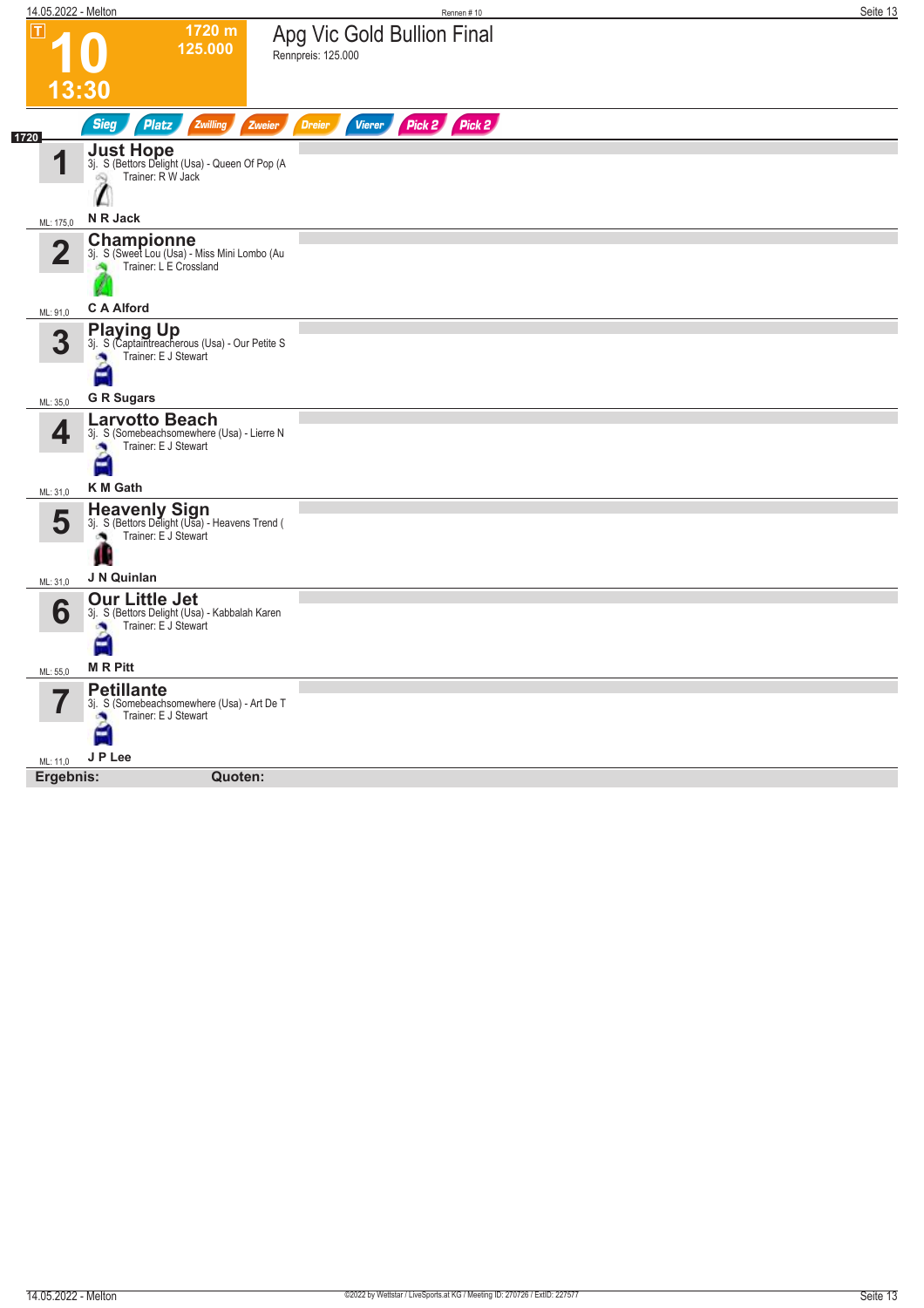| 14.05.2022 - Melton     |                                                                                                           | Rennen #11                                                                                                     | Seite 14 |
|-------------------------|-----------------------------------------------------------------------------------------------------------|----------------------------------------------------------------------------------------------------------------|----------|
| IΤI                     | 1720 m<br>50.000                                                                                          | Aldebaran Park Vicbred Platinum Home Grown Classic (2Yo Trotting Fillies) Final (Group 1)<br>Rennpreis: 50.000 |          |
|                         | 14:02                                                                                                     |                                                                                                                |          |
|                         | <b>Sieg</b><br>Zwilling<br><b>Platz</b><br>Zweier                                                         | Pick 2<br><b>Dreier</b><br>Vierer<br>Pick 2                                                                    |          |
| 1720                    | <b>Valerie Lane</b><br>2j. S (Father Patrick (Usa) - Valsue)<br>Trainer: P G Manning<br>×                 |                                                                                                                |          |
| ML: 175,0               | <b>KE</b> Manning                                                                                         |                                                                                                                |          |
| $\overline{\mathbf{2}}$ | Cognati<br>0j. S (Majestic Son (Can) - Elusive Charm)<br>Trainer: Jess Tubbs<br>М                         |                                                                                                                |          |
| ML: 245,0               | <b>G R Sugars</b>                                                                                         |                                                                                                                |          |
| 3                       | <b>Aldebaran Miley</b><br>2j. S (Father Patrick (Usa) - Mason Magic)<br>Trainer: C D Svanosio<br>Ŵ<br>Q   |                                                                                                                |          |
| ML: 31,0                | <b>CD</b> Svanosio                                                                                        |                                                                                                                |          |
| 4                       | <b>Bullion Girl</b><br>2j. S (Wishing Stone (Usa) - Miss Bullion)<br>Trainer: C W Lang                    |                                                                                                                |          |
| ML: 19,0                | D K Douglas                                                                                               |                                                                                                                |          |
| 5                       | <b>Belleza</b><br>2j. S (Centurion Atm (Usa) - Tupenny Bit)<br>Trainer: C A Alford<br>2                   |                                                                                                                |          |
| ML: 31,0                | J L Duggan                                                                                                |                                                                                                                |          |
| 6                       | <b>Aldebaran Brooke</b><br>0j. S (Southwind Frank (Usa) - Excellent Boko<br>Trainer: C A Alford<br>Q<br>Ø |                                                                                                                |          |
| ML: 31,0                | J J Caldow                                                                                                |                                                                                                                |          |
|                         | <b>Dichotomy</b><br>Oj. S (Aldebaran Eagle (Usa) - Stoned Till Da<br>Trainer: Jess Tubbs                  |                                                                                                                |          |
| ML: 13,0                | <b>Bailey Mcdonough</b>                                                                                   |                                                                                                                |          |
| Ergebnis:               | Quoten:                                                                                                   |                                                                                                                |          |
|                         |                                                                                                           |                                                                                                                |          |